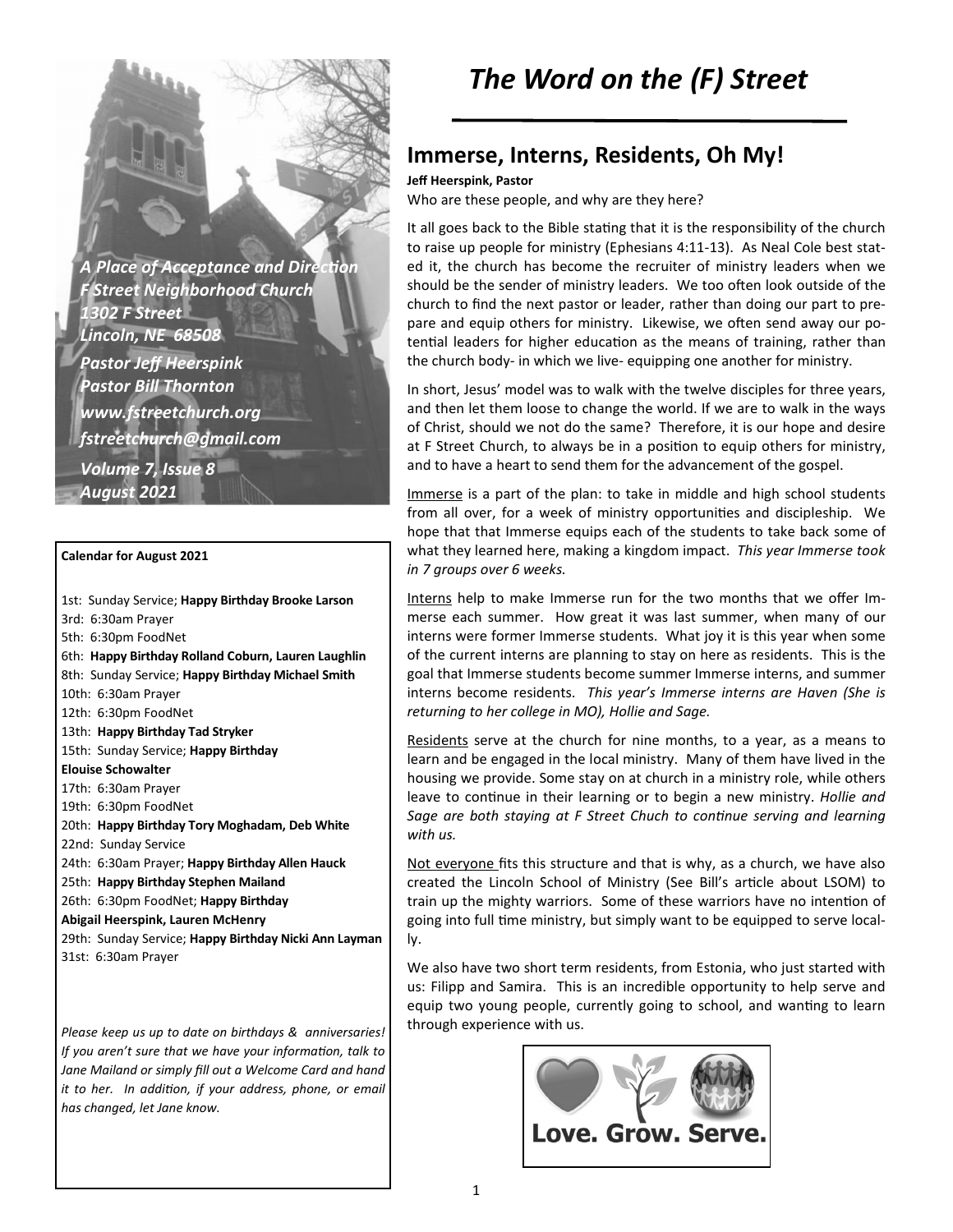# **The Book of Romans, Pt. 2, Bill Thornton, Teach-**

#### **ing Pastor**

On Sunday, August 8th, we will be returning to our study from the Book of Romans. Previously in Chapters 1-7, we focused on the *change* that occurs when God does his twin works of justification and sanctification in our lives. Now, moving on to chapters 8-16, we will be taking note of the kind of *heart* that God is seeking to develop in us as believers. Over the course of these twelve weeks may our hearts find increasing alignment with the heart of God!



# **Lincoln School of Ministry Begins**

### **Another Year Bill Thornton, Teaching Pastor**

For the past few years, F Street Neighborhood Church has provided training that equips disciples for service in the local church, and the surrounding community. Next month the Lincoln School of Ministry will offer the first of three modules that are scheduled to be completed by May 2022.

The fall module, which begins in September, will last twelve weeks. It will provide students with a basic theological founda tion, and will include a survey of the Old Testament and New Testament scriptures, an overview of church history, as well as an introduction to Christian doctrine.

The winter module is scheduled to start in January, and will last ten weeks. It will provide practical instruction in key areas of ministry including Biblical communication, pastoral care, and evangelism.

Finally, the spring module is slated to begin in late March and will also last ten weeks. It will address how to care for one's self, marriage, and family while serving others, as well as considering other important topics likely to be faced by leaders in the local church and community being served.

Please help us spread the word as we envision LSOM as our way to equip ministry leaders for our congregation, as well as beyond. If you or someone you know is interested, please contact me for an application. We would love to have you join us!

### **Pulpit vs Politics 6** Keith Morrissey, Elder

#### *"Stand up straight with your shoulders back and chest out!" -*  **Dad;** *"Therefore, my dear brothers, stand firm."* **-1 Cor 15:38;** *"If you do not stand firm in your faith, you will not stand at all." -***Isaiah 7:9**

What was the first sin committed in the Garden of Eden? Most people would say that was when Eve succumbed to the seduc tion of Satan and ate the 'apple.' But I believe that the first to sin was Adam. He was with Eve while Satan was seducing her.

He should have stomped on the snake at the moment it came up to her. (Which of you men wouldn't do that if a snake was creeping up on your wife?) Instead, he just stood back and watched, and then joined in the eating of the fruit with her. Then, when confronted by God, he tried to blame it all on her and God himself. Adam just could not take responsibility for himself - for his own actions or lack of action.

Satan found out fast what works, and he has been using it successfully ever since. 'Just get people to think that they don't need God and to find someone to blame for their sins'. After all, when you mess up, or something unfortunate happens, what is the first thing you do? Do you try to find out who is to blame for this? Children blame their parents; the President blames his predecessor; Congress blames the White House; this group blames that group. Meanwhile, nobody is taking responsibility.

The church stands as guilty as anybody else. We are as guilty as Adam in the Garden of Eden. We have not stood up straight, with our shoulders back and chests out, as Satan has seduced society, culture, our children, or our church. Instead, we have just shrunk back to the bushes, and tried to hide behind a few fig leaves sewn together. We have just stood back and allowed the courts to sacrifice the sanctity of life, and religious freedoms; replace prayer, bibles and education in the schools with ideologies and idols; and reduce witnessing to behind the walls of church buildings only, not to be allowed in public or workplaces. (Think bakers and florists). We need not to blame city councils, congress, or the courts, but the church for following in Adam's footsteps.

You, standing up straight, with your shoulders back and chest out, is you standing with Moses against Pharaoh; you standing with David against Goliath; you standing with Esther against Haman; you standing with Deborah against Jabin; you standing with God against the 'wokeness' and political correctness of this generation.

Let me ask you - Do you stand firm in your faith? Do you stand at all? Stand up straight with your shoulders back and chest out. Run into the fray. Stomp on the snake! Don't run away and hide!



### **Celebrate Recovery Starts Sept. 1**

#### **Jeff Heerspink, Pastor**

I am excited to let you all know that Celebrate Recovery (CR) will begin here, at F Street Church, on September 1, 2021. We will be hosting Celebrate Recovery on Wednesday Nights, at 6:30 p.m. This is exciting, as the potential to help serve more people, with the hope and healing of Jesus, from the hurts, sins, and habits that we have. This is not just for addicts of drugs and alcohol, nor is it just for people who have sex addictions or relationship issues. This is really something that can be for everyone, as we all have hurts, sins, and habits.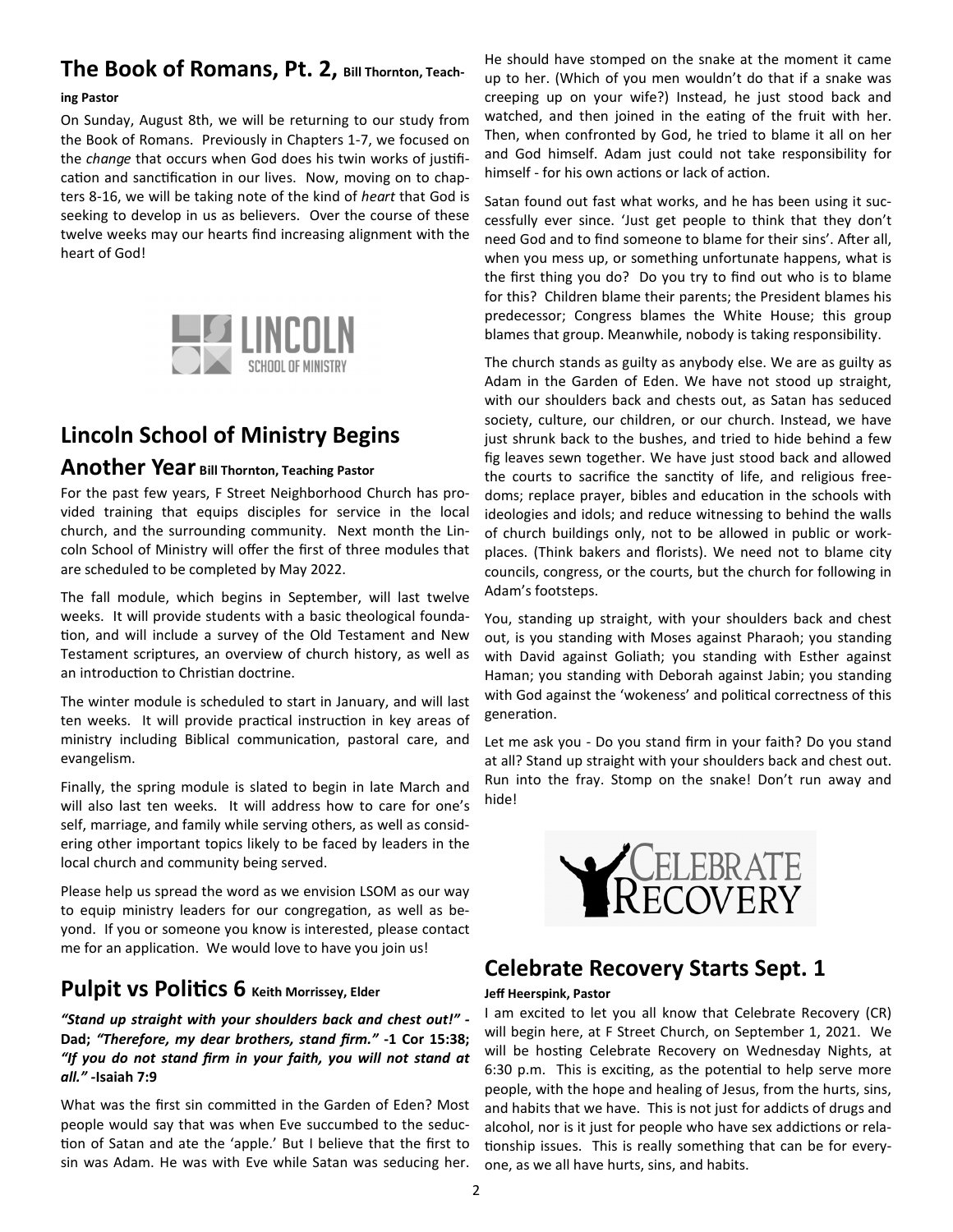I personally have been going through Celebrate Recovery, at Berean, in part to help us be able to begin CR here, but also as I too have been blessed by the community, and the process for help and healing from the struggles in my own life.

What really has stood out to me is that we are creating a new worshiping community on Wednesday nights, and that worship is a central part of CR. This makes CR a great way for us to connect to our neighbors and also for our neighbors to connect with the truth of Jesus.

If you are interested in learning more about CR for yourself, for your friends, or about how you can be involved please contact either myself (Pastor Jeff) or Rodney Bredemeier (CR Team Leader).



### **Atlas Event Update**

Join Atlas for a variety of events we have coming up in the month of August!

- **Tuesday, August 3**, we will celebrate our new office space (1039 S 13th Street) with an open-house from 4-8pm. Come for food, Mentor Graduation,and learning more about Atlas. Come anytime between 4-8pm with food at 5:30 p.m. and the Graduation at 7:00 p.m.
- **Sunday, August 8,** we will host our 3rd Annual Mini-Golf Outing fundraiser at Adventure Golf Center (5901 S. 56th Street). Come for mini-golf (\$10 per person), a raffle, yardgames, food, and learning more about Atlas.
- **Thursday, August 19,** we will hold our first in-person Mentor Training workshop since COVID at our office (1039 S 13th Street) from 5:45-8:00 p.m. Come to learn more about being an Atlas mentor and receive training that could impact the relationships around you.



### **Health Ministry Corner Barb Douglas, HMFSNC**

God's Blessings to all my Brothers and Sisters in Christ,

Summer is nearly over! School will start again soon. I pray that we are all continuing to practice safety on the road and watching for the children crossing the streets. Because that will now increase as they begin to meander back to school. So keep your eyes open and focus on sharing the road and sidewalks with all those precious kids going back to school. The heat will, however, not be letting up any time soon. So please continue to be aware of the possibility of dehydration, and drink plenty of water.

Last month we were blessed with the sermons and teaching on the 5 C's, Christ, Community, Character, Calling and Competency. All of those monikers can be applied to our health as well. When we begin to practice these five ethics for living a Christ centered life, they can govern every aspect of life, including our health. As these ethics for living grow more and more into our practice of living, we will reap the benefits of a Christ filled life, in every way. Let's take a look at how that might work.

- 1. Christ: Learn to trust Christ in all our ways. Scripture has this to say in Proverbs 3:5-6, *"Trust in the Lord with all thine heart; and lean not unto thine own understanding. In all thy ways acknowledge him, and he shall direct thy paths."* There is safety, and peace beyond earthly understanding for all those who learn to put their trust in Christ alone. Worry and confusion can become a thing of the past.
- 2. Community: As we learn to live together in Christian community, we will learn to live together in Christian harmony. Scripture in Romans 12:4-6a says these words , *"Just as each of us has one body with many members, and these members do not all have the same function, so in Christ we who are many form one body, and each member belongs to all the others. We have*  different gifts, according to the grace given us." Learning to live in Christian community takes a lifetime of practice, and staying in community. It doesn't come easily and we must persevere to the end. *Scripture tells us "As for you brothers, do not grow weary in doing good. For you have need of endurance, so that when you have done the will of God, you may receive what is promised. But the one who endures to the end will be saved."* Scripture never tells us it's easy, because it's not.
- 3. Character: Allowing God to form our character into one he can use and develop also takes a lifetime of endeavor. But turning our will and our lives over to the care of God in Christ Jesus is the only sure way to achieve success. In 1 Peter 1:14-17 says *"As obedient children, do not conform to the evil desires you had when you lived in ignorance. But just as he who called you is holy, so be holy in all you do; for it is written: Be holy, because I am holy. Since you call on a Father*  who judges each person's work impartially, live your *lives as strangers here in reverent fear."* That sounds ominous you say! The definition of holy is simply this, "a person devoted to the service of God". And really if we stop and think about life as a Christian. Isn't that exactly what we are trying to achieve? We will never do it perfectly, but using this life to learn Christian Character is what we are called to do, and doing it together guarantees that we are trying
- 4. Calling: What is this? As a Christian we are told we have a calling, and that is simply this: Every Christian has the assurance that their life has purpose and meaning. We are called with a holy calling. What is that calling? To live for Christ and to make him known. Each day we are to set out to live a holy life, telling others about the God that saves us. It really isn't a mystery nor is it confusing,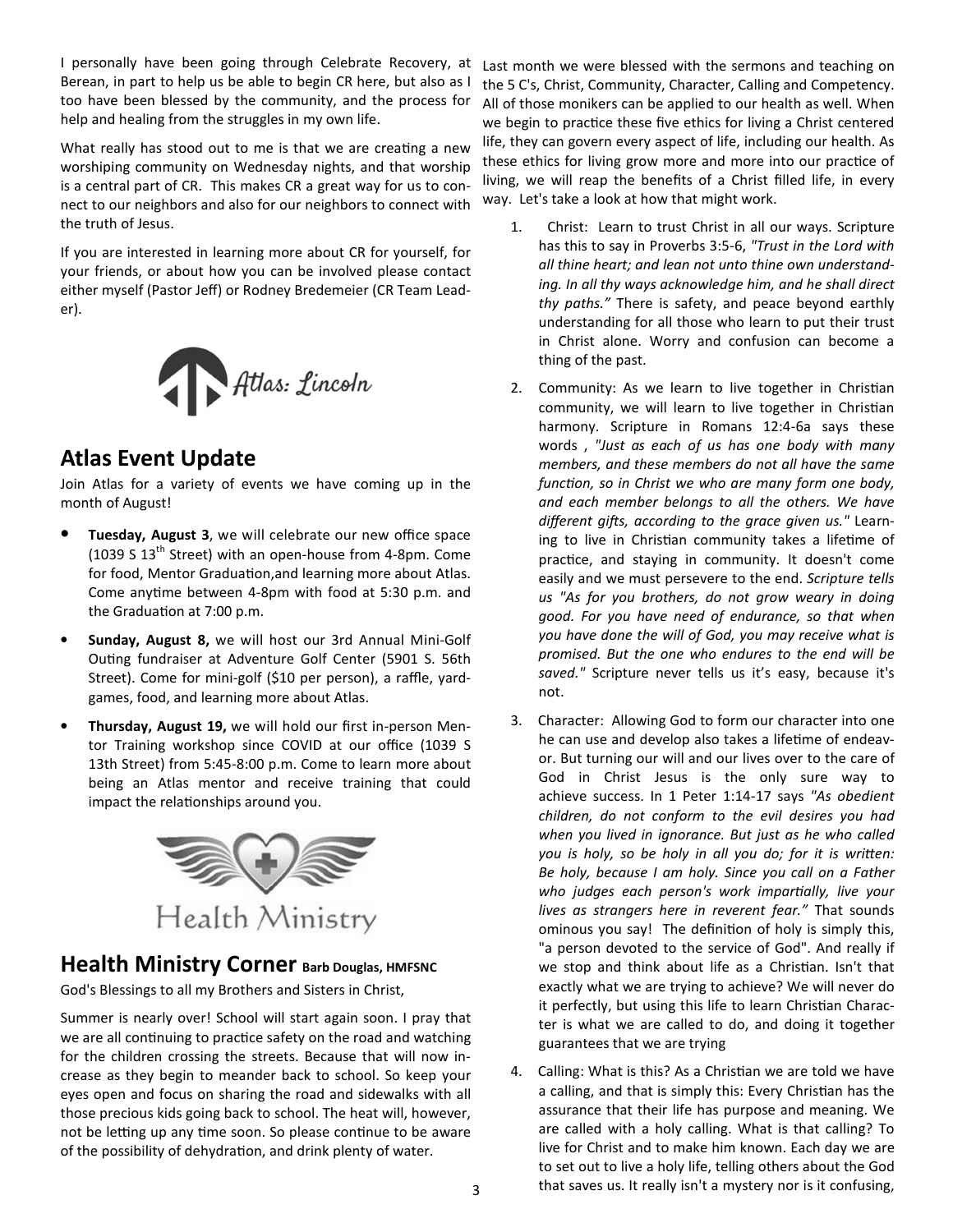once we understand what it's all about. In Matthew 16:24, *"Jesus said this to his disciples, If anyone would*  follow after me, he must deny himself and take up his *cross, and follow me."* Simply put, Christ is calling to us to talk about him and live in a way that glorifies him, rather than ourselves. This also takes time and effort on our part. It is, after all, a daily walk. We must try to do this every day, no matter how we feel, no matter what is happening. Following him never depends on our circumstances, only on a devotion to him.

 Doing this together makes it easier and more beneficial to all of us.

5. Competency: Simply put, this is the ability to do something successfully, or efficiently. So competency in our Christian walk takes practice and dedication to progress, rather than perfection. This too will improve over time, and in community with other Christians. As in Proverbs 27:17, *"I will increase in my competence when close friends are aware of my weaknesses."* Here again, God's word is directing us to improve in our competency by sharing close relationships through Christ in "community" with other like-minded individuals, or "Christians". We are never to try to improve or do anything on our own. There is safety in numbers and wherever two or more are gathered in Christ's name, there he is also.

I hope this has helped to define and simplify what a life in Christ is all about. There's no magic, no difficult path to follow, no formula to memorize. Just find someone that emulates Christ in a way of life you admire and make a friend!



### **Community Groups**

Group: **"Isaiah" Women's Study** *(On Summer Break)*  Location: Zoom call format Contact: Jean Stryker Day/Time: Sundays, 3:30-5:00 p.m.

Group: **"Anxiety" Women's Study** *(On Summer Break)*  Location: Fireplace Room at Church Building Contact: Beth Heerspink Day/Time: Wednesday, 11:00 a.m.

Group: **"Stepping Up" Men's Bible Study** Location: *(On Summer Break)* 

Contact: Tad Stryker Day/Time: Mondays, 7-8:30 p.m. (*On Summer Break)* 

Group: **"II Corinthians" VA Small Group Study** Location: Victory Apartments (445 Honor Drive) Contact: Jeff Heerspink Day/Time: Wednesdays, 2-3:00 p.m.

Group: "Mere Christianity" Keith Morrissey's House Location: 1750 Prospect Street Contact: Keith Morrissey Day/Time: Thursdays, 7-9:00 p.m.

### **Regular Email Updates**

If you would like to, but are not getting regular updates about things at "F" Street Neighborhood Church, please send a request to be added to the email list at **fstreetchurch@gmail.com**

### **Prayer Requests**

If you have prayer requests, please send them to our office email at **fsncoffice@gmail.com**